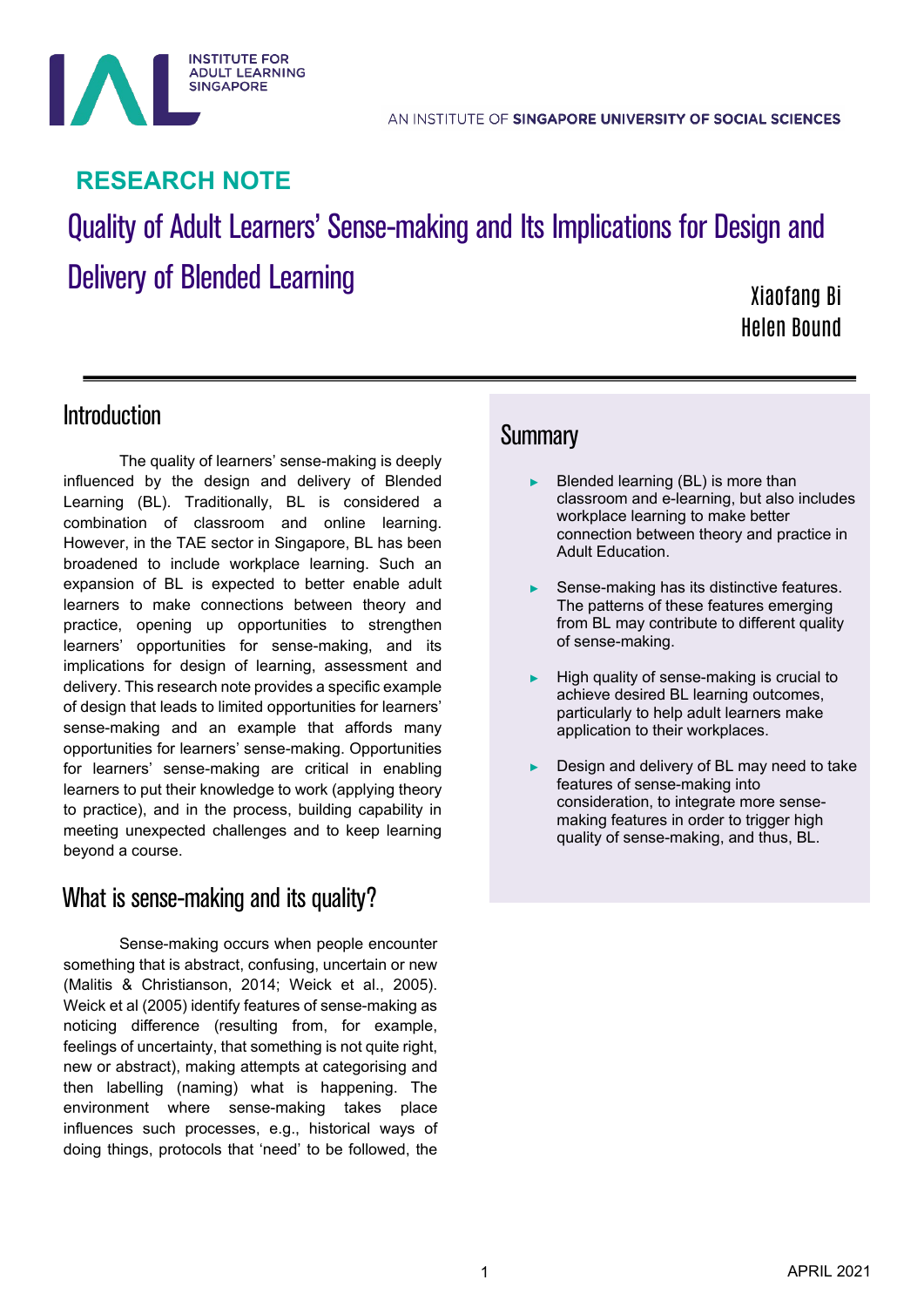culture of the organisation. Thus, ways of sense-making are systemic – an integral part of an organisation and its people's thinking, talking, all forms of communicating and actions. This organisational understanding of sense-making can be usefully applied to BL, as BL too involves individuals coming together as a group, albeit for a set period of time.

High quality of sense-making in BL is not generated automatically by just putting different BL components (e.g., classroom, e-learning and workplace learning) side by side, but requires purposeful design of the curriculum and instructional strategies to integrate the components more effectively.

A recent IAL study (Bi, Bound, Mohamed, Cai & Kah, 2020) found that the features of sense-making identified in organizational studies (e.g. Weick et al, 2005) are more nuanced in the setting of BL. The Bi et al (2020) study provides an explanation of each of the features of sense-making relevant to blended learning (see Table 1).

Table 1: Sense-making features reconfigured in the present study

| Sense-making<br>Features | Explanation                                                                                                                                            |
|--------------------------|--------------------------------------------------------------------------------------------------------------------------------------------------------|
| Noticing                 | A process of observing,<br>identifying and experiencing<br>similarities and differences<br>across various situations,<br>conditions and contexts       |
| Recalling                | A process of recollecting,<br>reconsidering and deliberating<br>on past experiences                                                                    |
| Labelling                | A process of grouping,<br>comparing, naming and<br>evaluating observed similarities<br>and differences in knowledge<br>learnt, conditions and contexts |
| Connecting               | A process of making efforts to<br>link theoretical and practical<br>knowledge, individually or<br>collectively                                         |

| Conceiving<br>a<br>systemic<br>understanding | Developing ways of thinking to<br>deepen understanding of<br>aspects of professional concepts<br>and practice within a wider<br>context                                    |
|----------------------------------------------|----------------------------------------------------------------------------------------------------------------------------------------------------------------------------|
| Communicating                                | Social and inter-personal<br>processes to further understand<br>what is learnt, e.g., asking<br>questions, posing<br>considerations, predicting,<br>seeking clarifications |

In different instances of sense-making, some features are more or less interrelated, more or less iterative, and some features may occur more frequently than the rest. For example, communicating is necessary for all features of sense-making. As a result of the distribution of different sense-making features, adult learners in different BL courses tend to experience greater or lesser opportunities for sensemaking. Greater opportunities for putting sensemaking into action is what we call quality sensemaking. The following two examples demonstrate differences in the quality of sense-making and the implications for learners.

### Limited Sense-making Process

Limited sense-making mainly comprises the three features – noticing, recalling and labelling, while the rest of the features are not so frequently present in the sense-making process. The prime example of limited sense-making is demonstrated in an ICT course in Figure 1.

Figure 1. Sense-making process by ICT Learners



<sup>1.</sup> Insert Text (Delete section if there is no footnote)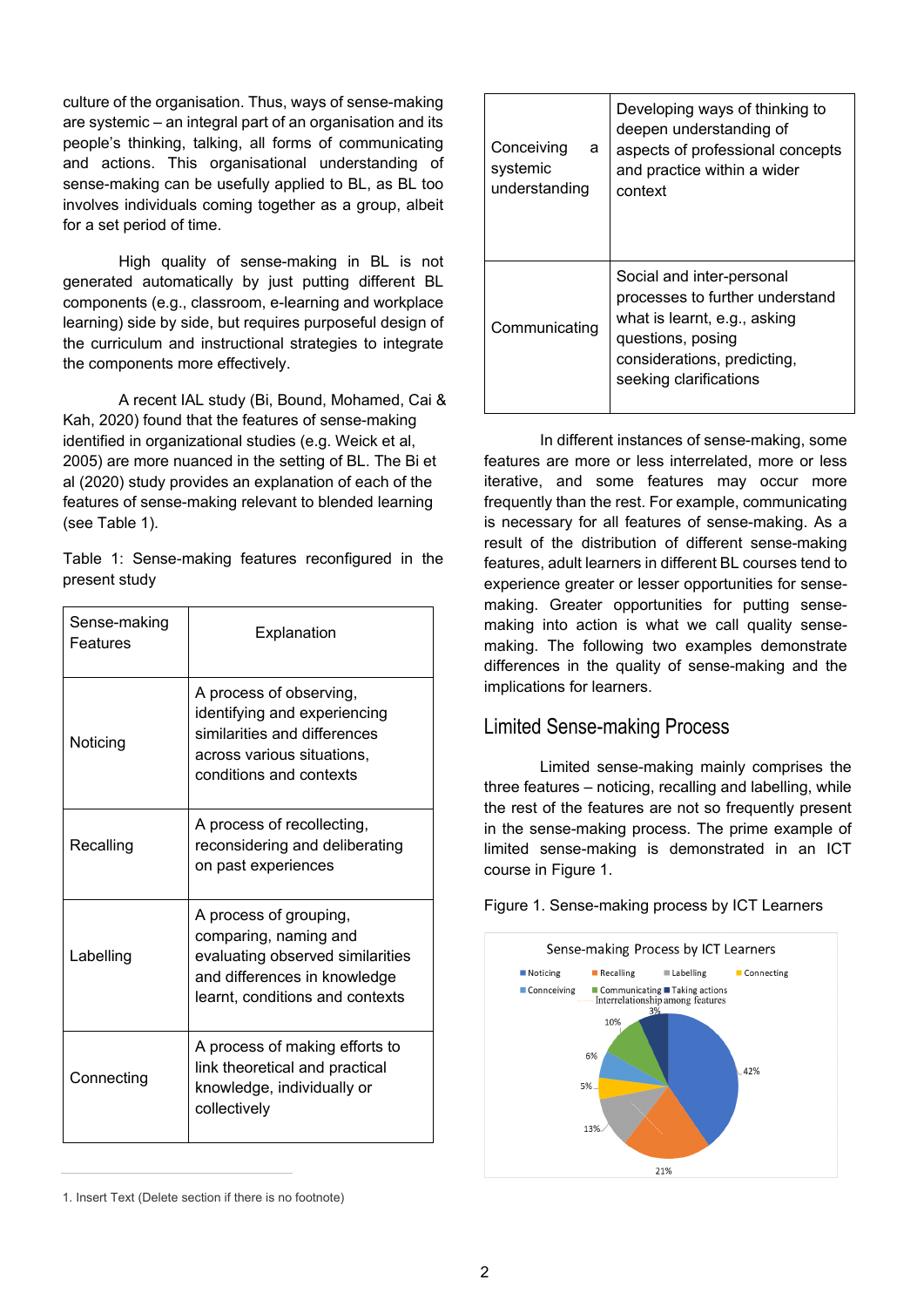The adult learners in this ICT course spent most of their time noticing differences (42%), recalling past experience (21%) and making comparisons (13%). They seldom connected theory with practice (5%), or conceived a systemic understanding of the SAP software (a type of accounting system) in relation to their organisation(s). Learners from this course in the Bi et al (2020) study reported that they were not exposed to how different enterprises and industry sectors used the software (6%). Opportunities to take actions to apply what they learnt was even lower (3%). Why then were the opportunities for sense-making so limited?

#### Fragmented Curriculum Design

In this course, the learners attended classroom (20% of course time) and e-learning (80% of course time) sessions involving both theoretical and practical knowledge. However, what was taught in the course did not incorporate the versatility of the SAP software and the ways in which it can be applied in different settings. Instead, the course design and facilitation were very prescriptive where learners had to strictly follow procedural steps. Consequently, there were limited opportunities to develop a deep understanding of the possibilities for the deployment of SAP software in a company, which was the promised learning outcome. The learners shared that the curriculum content was not linked well with real scenarios to meet most employers' needs and requirements in the industry. They strongly recommended that some embedded workplace hands-on practice was necessary to help them achieve a holistic understanding of the software and be more competent and confident in using and advising on the possibilities of the software and in applying for related jobs.

#### Didactic Teaching

During classroom observation, Bi et al (2020) noticed that didactic, transmission-heavy teaching dominated the classroom interaction in this course. Such teaching privileges teacher instruction over student learning (Lyle, 2008). Adult educators in this course presented the information and showcased the steps by clicking the right buttons in the software. Learners were seldom required to think purposefully, deeply and critically, despite all of the learners in this course having rich industry experience. The few

opportunities for learners to share their own experience of using SAP software in their respective workplaces was valued: sharing and critique of peer experiences is highly valuable for making links between theory and practice.

This example contrasts sharply with the following example, which showcases quality sensemaking, i.e. many opportunities for all aspects of sense-making were intrinsic to the design of learning, assessment and delivery.

### Deep Sense-making Process

Deep sense-making includes 'connecting', 'conceiving' and 'taking action' featuring more frequently than 'noticing', 'recalling' and 'labelling'. Notably, opportunities to take action to apply learning to workplaces, and access to constructive guidance was built into the design of the course. This was enabled through the close partnership between training providers and employers. This Human Resources course showcases how sense-making can be designed into learning, assessment and delivery.

Figure 2: Sense-making process by HR learners



Figure 2 shows that in the HR course, learners received opportunities to make connections between theory and practice (24%); and to conceive a more systemic understanding of the industry practice and job roles (18%) throughout the entire learning process. Comparatively, the rest of the features of sensemaking were not so apparent. In between these sense-making features, communicating with others was apparent too (29%). Most importantly, HR learners were given opportunities to take actions to apply what they had learned into their workplace practices (11%). In addition, the dotted lines show that these features are interconnected, which means that they not only emerged solely but together here and there in the learners' sense-making process. What contributes to such high-quality sense-making?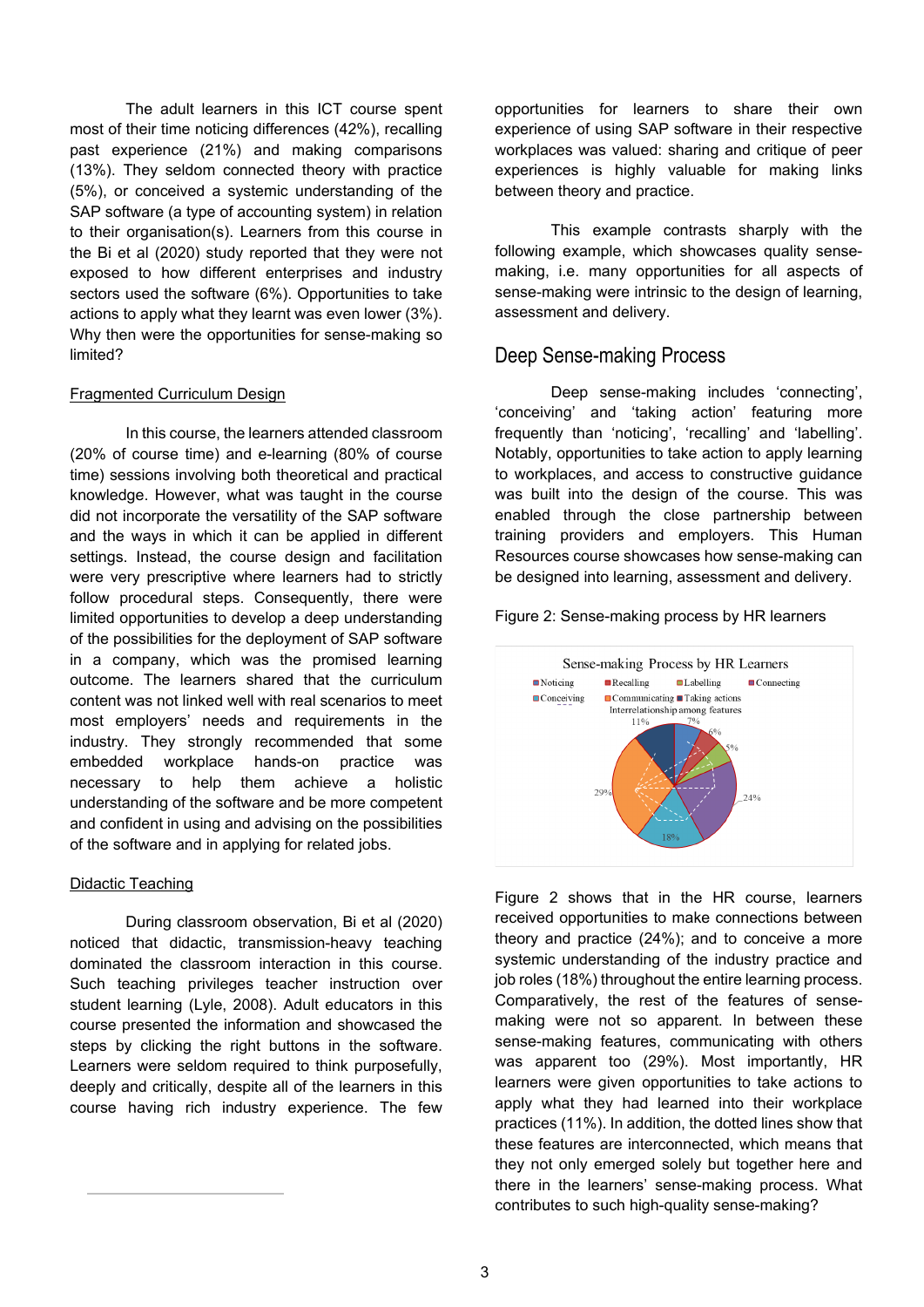#### Seamless Curriculum Design

The seamless curriculum design in the HR course includes the purposeful linking of modules, access to industry experts and authentic learning and assessment, all of which were important in helping learners make seamless transitions from classroom to workplaces. The curriculum was designed using a consistent narrative to form the backbone connecting and bridging different modules of the course. To purposefully strengthen the links between theory and practice, HR experts from both the public and private sectors were invited to conduct some sessions, providing rich industry examples. Importantly, learners were required to select an issue in their own workplaces and develop a project to address the issue as part of final assessment. This authentic design of learning and assessment did much to contribute to deepening learners' sense-making.

#### Dialogic Teaching

Besides the purposeful curriculum design, the adult educators' belief in dialogic teaching, requiring participative learning also played a critical role in enabling the learners' deep sense-making. The course design deliberately built in working with learners' prior knowledge and experience (Vosniadou, Vamvakoussi & Skopeliti, 2008). During classroom observation, Bi et al (2020) found that the learners were engaged deeply in asking each other probing questions, and sharing their own views and experiences. Learners' questions and discussion points were used by the AE for further discussion to build links with theory, involving the whole class in reflecting. Groupwork, case studies and role-play were extensively utilized in the course to help learners make links between theory and practice. As one of the AEs shared with us, every learner in the classroom has richer experience than him, and encouraging them to share with each other through different activities would definitely enable better linkage between theory and practice for high quality of sense-making.

### **Conclusion**

The ICT and HR courses provide ideas on what is important in designing learning, assessment and delivery to achieve seamless BL as shown in the Figure 3 below. Through the following figure, practitioners may gain some tips to design and deliver BL more seamlessly.



Figure 3. Tips to adopt to achieve quality sense-making in BL

<sup>4.</sup> Insert Text (Delete section if there is no footnote)

<sup>5.</sup> Insert Text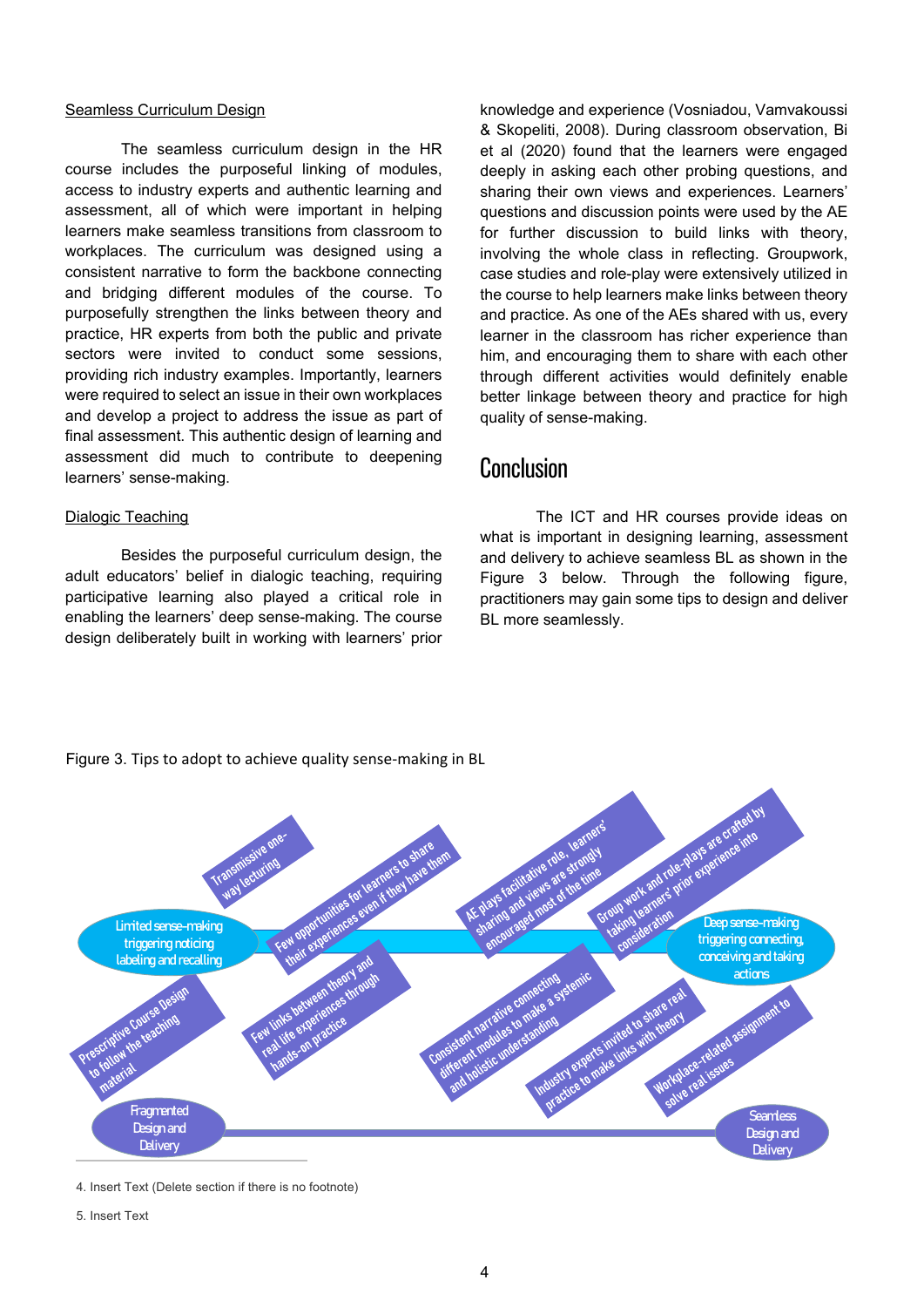# References

- Bi, X. F., Bound, H., Mohamed, F., Cai, V., & Chuen, K. H. (2020). *Understanding adult learners' sense-making to inform pedagogical innovations in blended learning*. Institute for Adult Learning.
- Lyle, S. (2008). Dialogic Teaching: discussing theoretical contexts and reviewing evidence from classroom Practice. *Language and Education, 22*(3), 222-240, DOI: 10.1080/09500780802152499
- Malitis, S. & Christianson, M. (2014). Sensemaking in organizations: Taking stock and moving forward. *The Academy of Management Annals, 6*(1), 57–125.
- Vosniadou, S., Vamvakoussi, X., & Skopeliti, I. (2008). The framework theory approach to conceptual change. In S. Vosniadou (Ed.), *International handbook of research on conceptual change* (pp. 3–34). Mahwah, NJ: Erlbaum.
- Weick, K. E., Sutcliffe, K. M., & Obstfeld, D. (2005). Organizing and the process of sensemaking. *Organization Science, 16*(4), 409–421.

<sup>6.</sup> Insert Text (Delete section if there is no footnote)

<sup>7.</sup> Insert Text